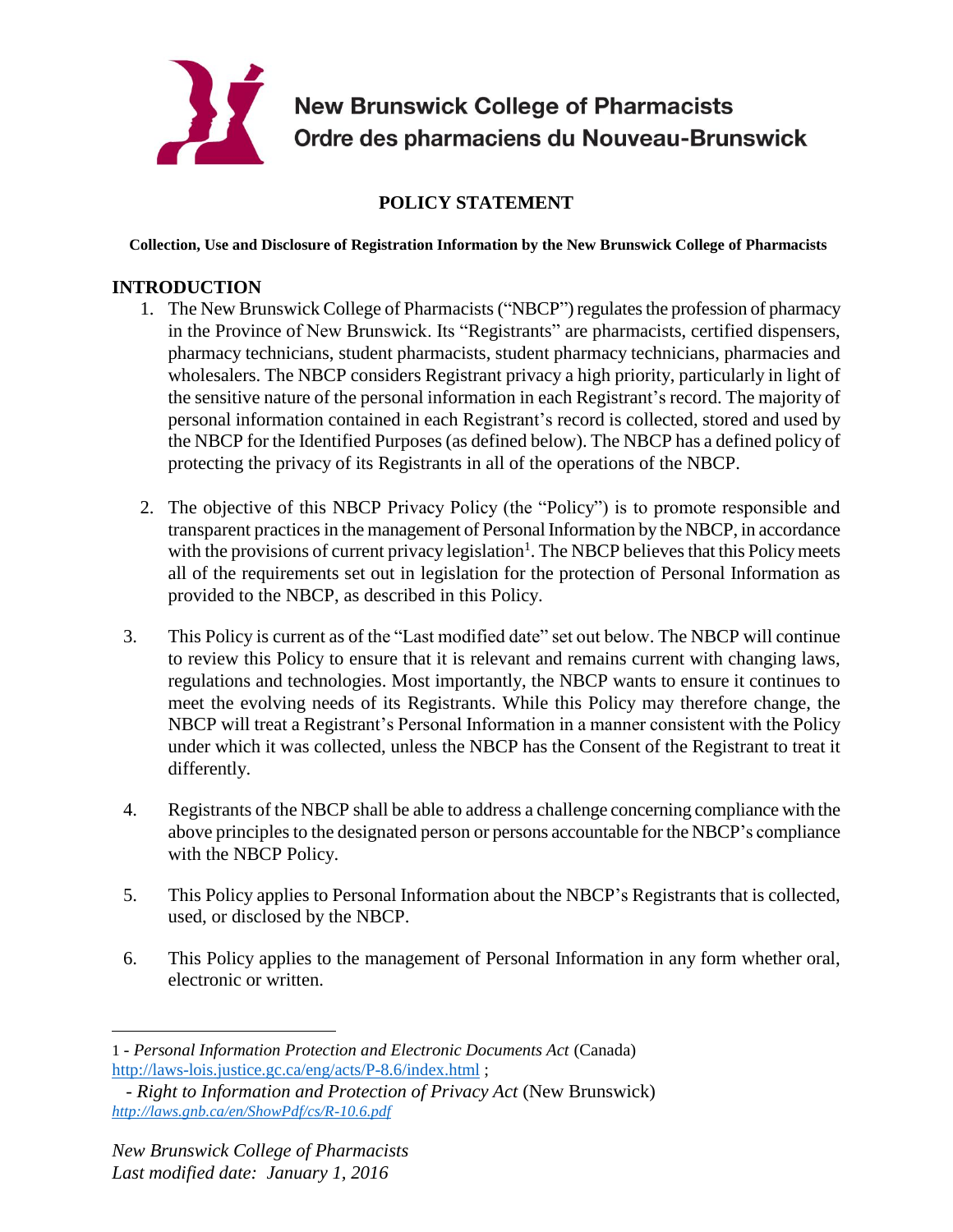- 7. This Policy does not impose any limits on the Collection, Use or Disclosure of:
	- a) the name, title, business address, business e-mail address, or business telephone number of any Registrant of the NBCP, or any other organization;

b) a Registrant's name, address, telephone number and e-mail address, when (i) listed in a public directory (where the Registrant can refuse to have the Personal Information appear in the directory) or (ii) available through other publicly accessible means, except where the Personal Information appears in:

- A. a professional or business directory, listing or notice;
- B. a registry collected under a statutory authority and to which a right of public access is authorized by law; or
- C. a record or document of a judicial or quasi-judicial body;

or

c) information required or permitted pursuant to the *Pharmacy Act, 2014* or its *Regulations*.

in which case the Collection, Use and Disclosure of the Personal Information must relate directly to the purpose for which the information appears in, as applicable, the directory, listing or notice; the registry; or the record or document.

### **DEFINITIONS**

**Registrant**- means all pharmacists, certified dispensers, pharmacy technicians, student pharmacists, student pharmacy technicians, pharmacies and wholesalers entered on any register with the NBCP.

**Collection** - means the collection of information regarding a Registrant, personal or otherwise that is required by the NBCP for the purpose of registering/licensing that individual.

**Consent** - voluntary agreement to the Collection, Use or Disclosure of Personal Information for defined purposes. Consent can be either express or implied and can be provided directly by the individual or by an authorized representative. Express Consent can be given orally, electronically or in writing, but is always unequivocal and does not require any inference on the part of the NBCP. Implied Consent is Consent that can reasonably be inferred from an individual's action or inaction.

**Disclosure** - means the release of information to an individual, organization, Pharmacy Regulatory Authority or an information manager who acts on behalf of a Pharmacy Regulatory Authority or an agency that is not a Pharmacy Regulatory Authority.

**Identified purpose –** means the registration, regulation and discipline of Registrants.

**Registration Information** - information that is collected about an individual by the NBCP or by the Information Manager on behalf of the NBCP that is required for the purpose of registering and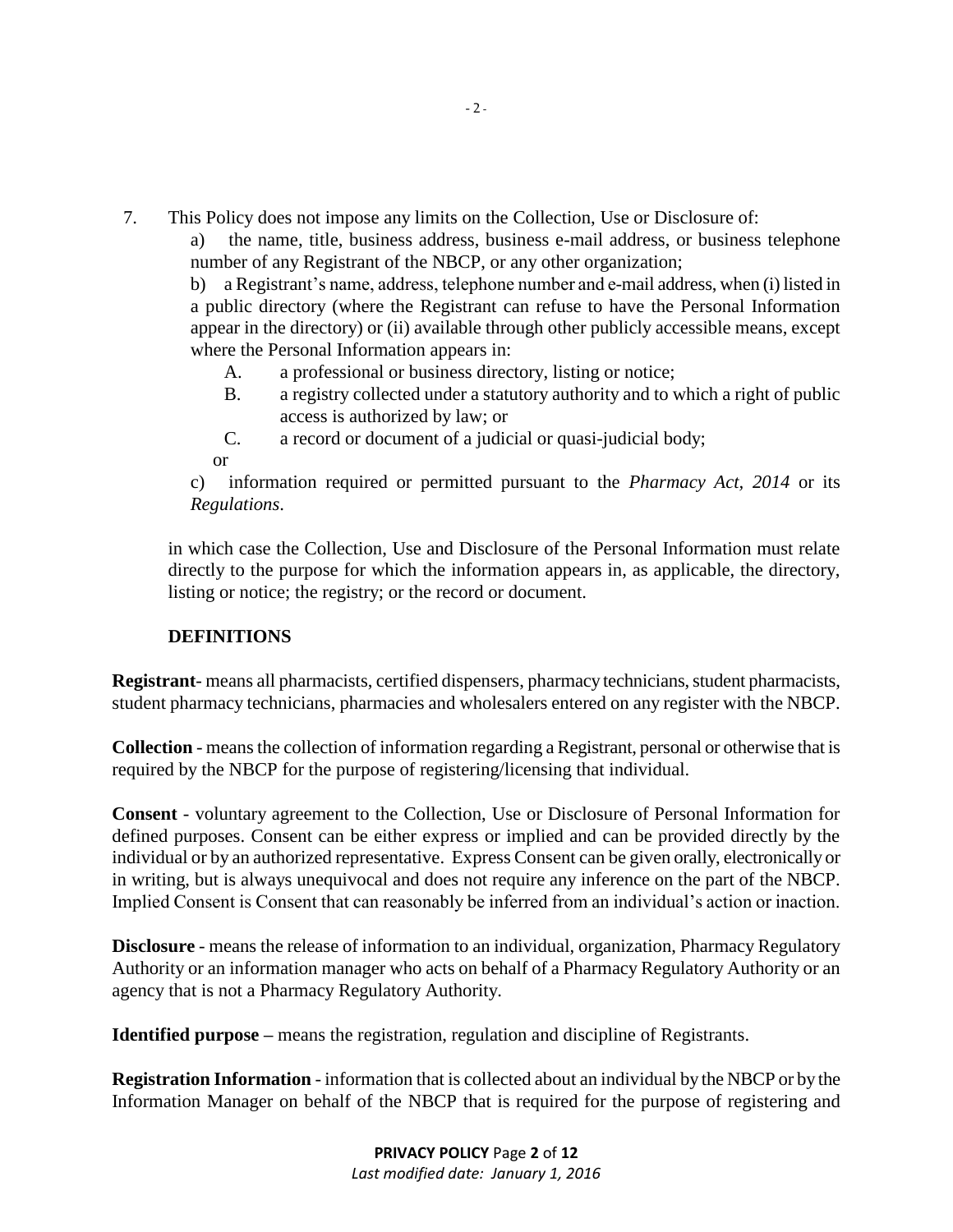regulating that individual.

**Use** - means the use of registration information by the NBCP or an information manager acting on behalf of the NBCP, for the purpose of fulfilling the legislated mandate of the NBCP.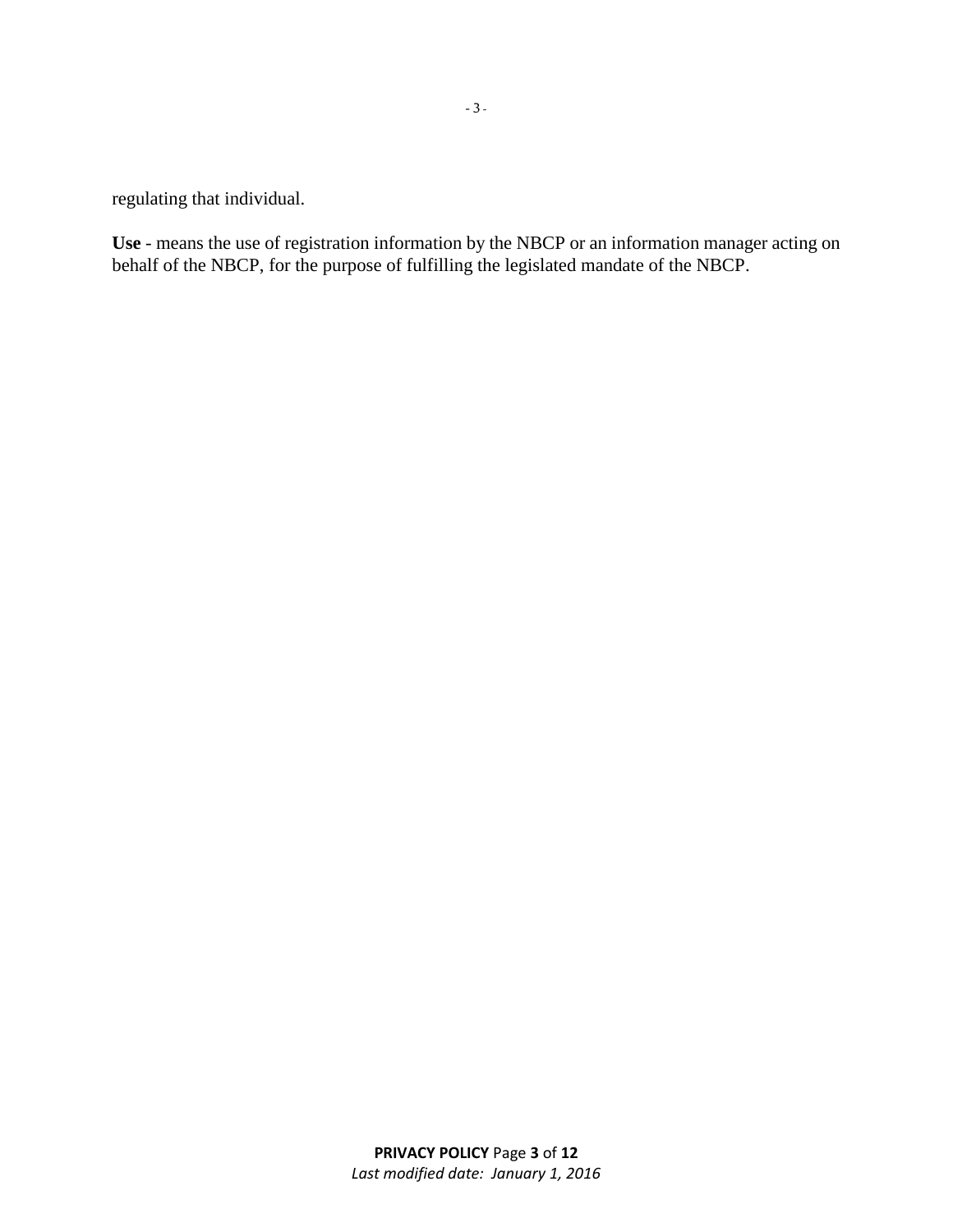

New Brunswick College of Pharmacists<br>Ordre des pharmaciens du Nouveau-Brunswick

# **THE NBCP's PRIVACY POLICY**

# *Principle 1 - Accountability*

THE NBCP is responsible for Personal Information under its control and shall designate one person who is accountable and responsible for the NBCP's compliance with this Policy and all applicable laws and regulations regarding Personal Information and privacy ("Privacy Laws"), and for ensuring that this Policy complies with then-current Privacy Laws (see contact information at the end of this Policy). This designated person shall have the title of Information Manager of the NBCP.

1.1 Responsibility for ensuring compliance with the provisions of this Policy rests with the senior management of the NBCP, which shall designate the Information Manager to be accountable for compliance with this Policy. Other individuals within the NBCP may be delegated to act on behalf of the Information Manager or to take responsibility for the day-to-day Collection and processing of Personal Information.

1.2 The NBCP shall publish the title of the Information Manager as the person designated to oversee the NBCP's compliance with this Policy (see contact information at the end of this Policy).

1.3 The NBCP is responsible for Personal Information in its possession or control, including information which has been transferred to a third party for processing. The NBCP shall also use appropriate means to provide a comparable level of protection while information is being processed by a third party (see Principle 7).

- 1.4 The NBCP shall implement procedures to give effect to this Policy, including:
	- a) implementing procedures to protect Personal Information and to oversee the NBCP's compliance with this Policy;
	- b) establishing procedures to receive and respond to inquiries or complaints;
	- c) training and communicating to staff about the NBCP's policies and practices; and
	- d) publishing this Policy as public information to explain the NBCP's policies, practices and compliance.

## *Principle 2 - Identifying Purposes for Collection of Personal Information*

The NBCP shall identify the purposes for which Personal Information is to be collected, used and disclosed at or before the time the information is collected.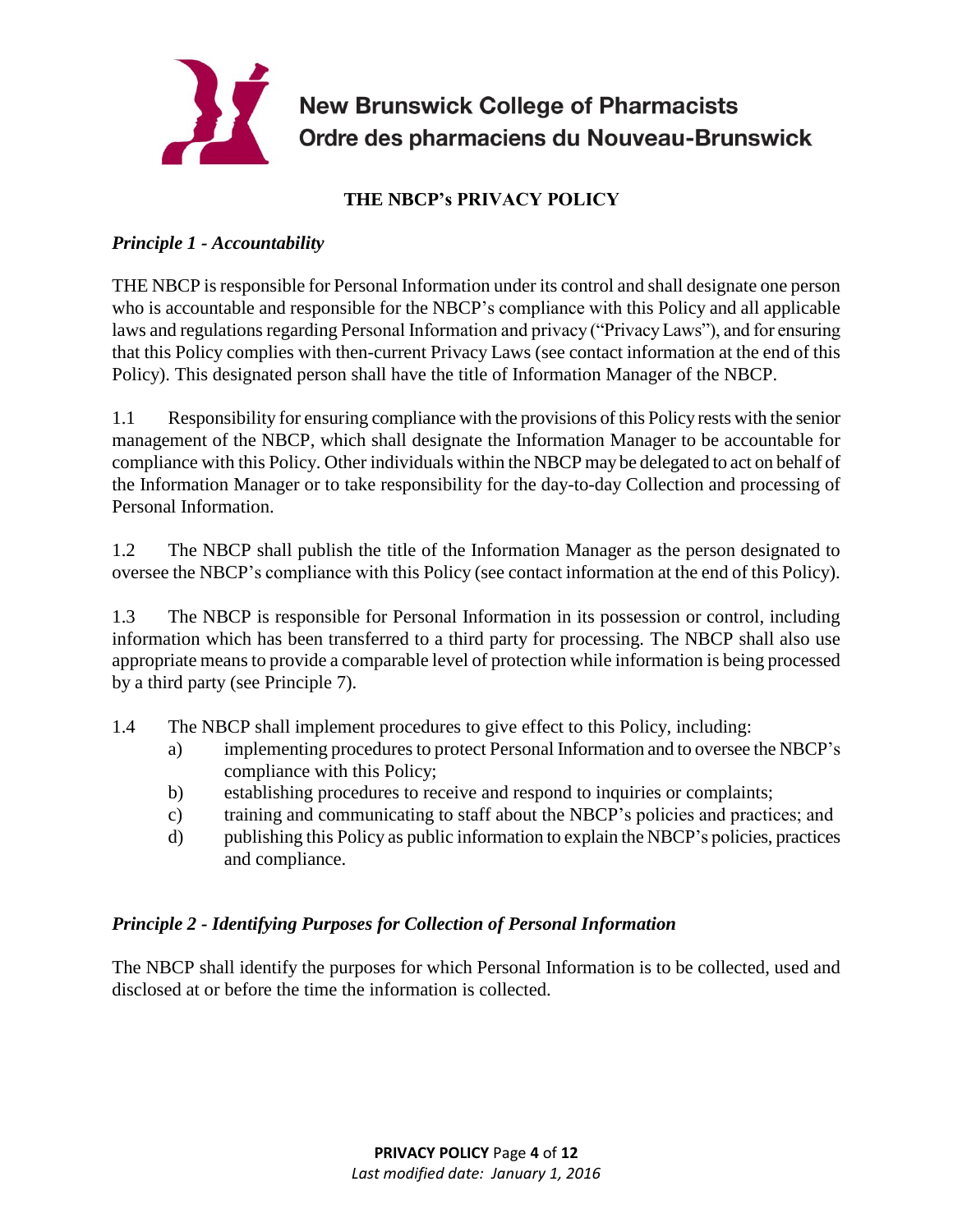2.1 The NBCP collects Personal Information from its Registrants and may collect further Personal Information from pharmacies, other Pharmacy Regulatory Authorities, medical practitioners, hospitals, clinics or other medical or medically related facilities, insurance companies, or any other organization, institute or person, that has any records or knowledge of the Registrant's Personal Information:

- a) **Demographic Information:** Name, date of birth, home address, home telephone number, home fax number, e-mail address, gender, place of birth
- b) **Education Information:** Educational facility and credentials, date of graduation, Pharmacy Examination Board of Canada registration number, all other certification in regards to the pharmacy profession
- c) **Registration Status:** Registration Category, Conditions on practice, competency information, complaint or discipline information, current or past registration with other jurisdiction or Pharmacy Regulatory Authorities
- d) **Employment Information:** Place of all employment, name of employer, address of employer, telephone, fax number and e-mail address of employer.

2.2 The Personal Information collected by the NBCP is collected only for the following Identified Purposes:

- a) To admit and regulate Registrants and oversee their conduct;
- b) To discipline, where appropriate;
- c) To conduct business as mandated under federal and provincial legislation.

In the case of each Registrant, the NBCP shall ensure that the consent or Registrant application form shall specify in writing the Identified Purposes for which the NBCP uses and discloses the Personal Information of such Registrant at or before the time Personal Information is collected. Upon request, the Information Manager of the NBCP shall explain the Identified Purposes for which the NBCP collects, uses and discloses such Personal Information.

2.3 Unless required by law, the NBCP shall not use or disclose for any new purpose Personal Information that has been collected without first identifying and documenting the new purpose and obtaining the specific Consent of the Registrant for such Use and Disclosure.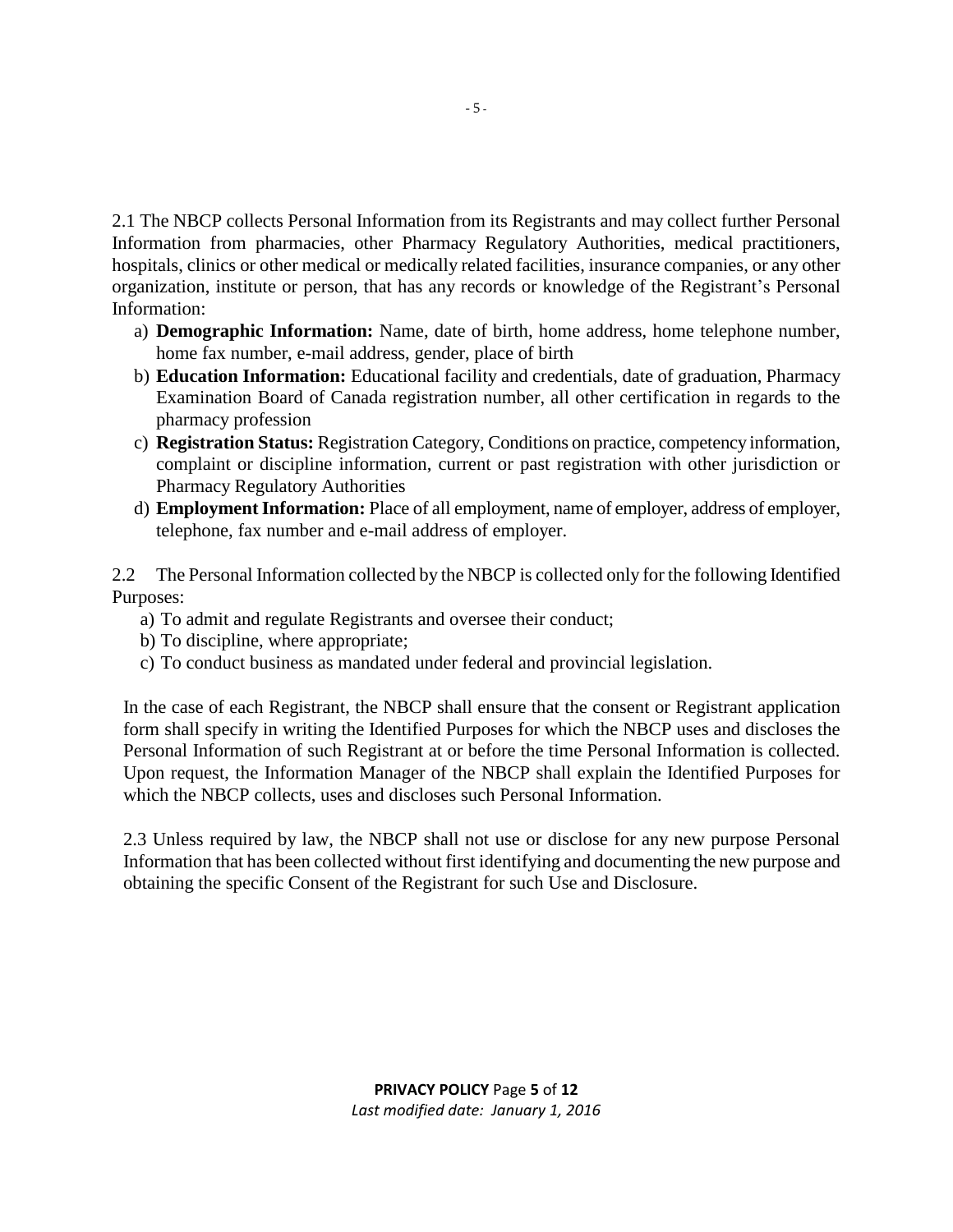#### *Principle 3 - Obtaining Consent for Collection, Use or Disclosure of Personal Information*

The knowledge and specific Consent of a Registrant are required for the Collection, Use, or Disclosure of Personal Information.

3.1 The NBCP consent and disclosure statement for Registrants as it reads in the statement on the Registrant's application form and/or consent form will advise the Registrant that their Personal Information is being Collected and will be Used and Disclosed for the following purposes:

- a) Professional Development and education
- b) Practice based Research
- c) Health promotion programs
- d) Populating electronic health systems
- e) Workforce planning and management
- f) Confirmation of registration and standing to other Pharmacy Regulatory Authorities
- g) Confirmation of registration to Third Party Payers
- h) Confirmation of registration to Medication distribution Centers (wholesalers and manufacturers)
- i) Confirmation of registration to any member of the public or media
- j) Information access by an organization contracted to manage registration information for conducting business that the NBCP is mandated to perform under provincial legislation
- k) Information access by an organization involved in providing the Registrants with communications for the purposes of:
	- i. Professional development and education
	- ii. Practice based information
	- iii. Health Canada Notices
	- iv. Practice based research
	- v. Health promotion programs

3.2 In certain circumstances, Personal Information can be collected, used, or disclosed without the knowledge and Consent of the individual. For example:

a) collect and use Personal Information where it is reasonable to expect that the Collection with the knowledge and Consent of the individual would compromise the availability or accuracy of the information and the Collection is reasonable for purposes relating to investigating a breach of ethics or a contravention of the laws of Canada;

b) use of Personal Information where, in the course of its activities, the NBCP becomes aware of information that it has reasonable grounds to believe could be useful in the investigation of a contravention of the laws of Canada, a province or a foreign jurisdiction that has been, is being or is about to be committed, and the information is used for the purpose of investigating that contravention; or

> **PRIVACY POLICY** Page **6** of **12**  *Last modified date: January 1, 2016*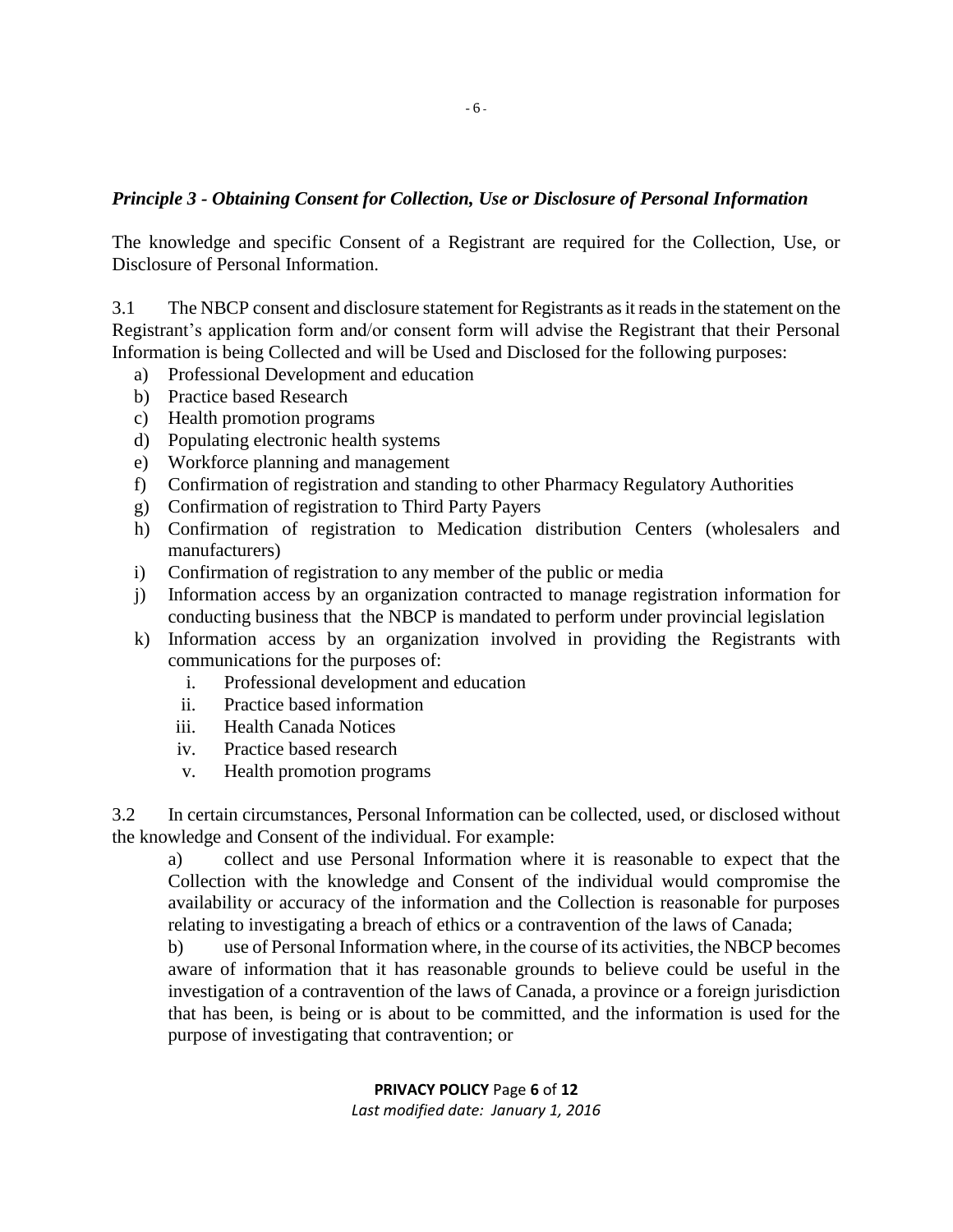c) disclose Personal Information where the Disclosure is made to an advocate or notary in Quebec, or, in any other province, to a barrister orsolicitor who is representing the NBCP or where Disclosure is required by law.

This is not an exhaustive list of such circumstances.

3.3 In obtaining Consent, the NBCP shall use reasonable efforts to ensure that a Registrant is advised of the Identified Purposes for which Personal Information will be used or disclosed. Purposes shall be stated in a manner that can be reasonably understood by the Registrant.

3.4 Generally, the NBCP shall seek Consent to use and disclose Personal Information at the same time it or its agents collect the information. However, the NBCP may seek Consent to use and disclose Personal Information after it has been collected, but before it is used or disclosed. The NBCP will also obtain a new Consent where the Personal Information is to be used or disclosed for a new purpose not identified in the Consent originally obtained from the individual.

3.5 The NBCP will only require Registrants to Consent to the Collection, Use or Disclosure of Personal Information as a condition of registration and maintaining membership.

3.6 In determining the appropriate form of Consent, the NBCP shall take into account the sensitivity of the Personal Information and the reasonable expectations of its Registrants.

3.7 A Registrant may withdraw Consent at any time, subject to legal or contractual restrictions and reasonable notice. Registrants may contact the NBCP's Information Manager for more information regarding the implications of withdrawing Consent, including without limitation the possibility of no longer being able to remain a Registrant.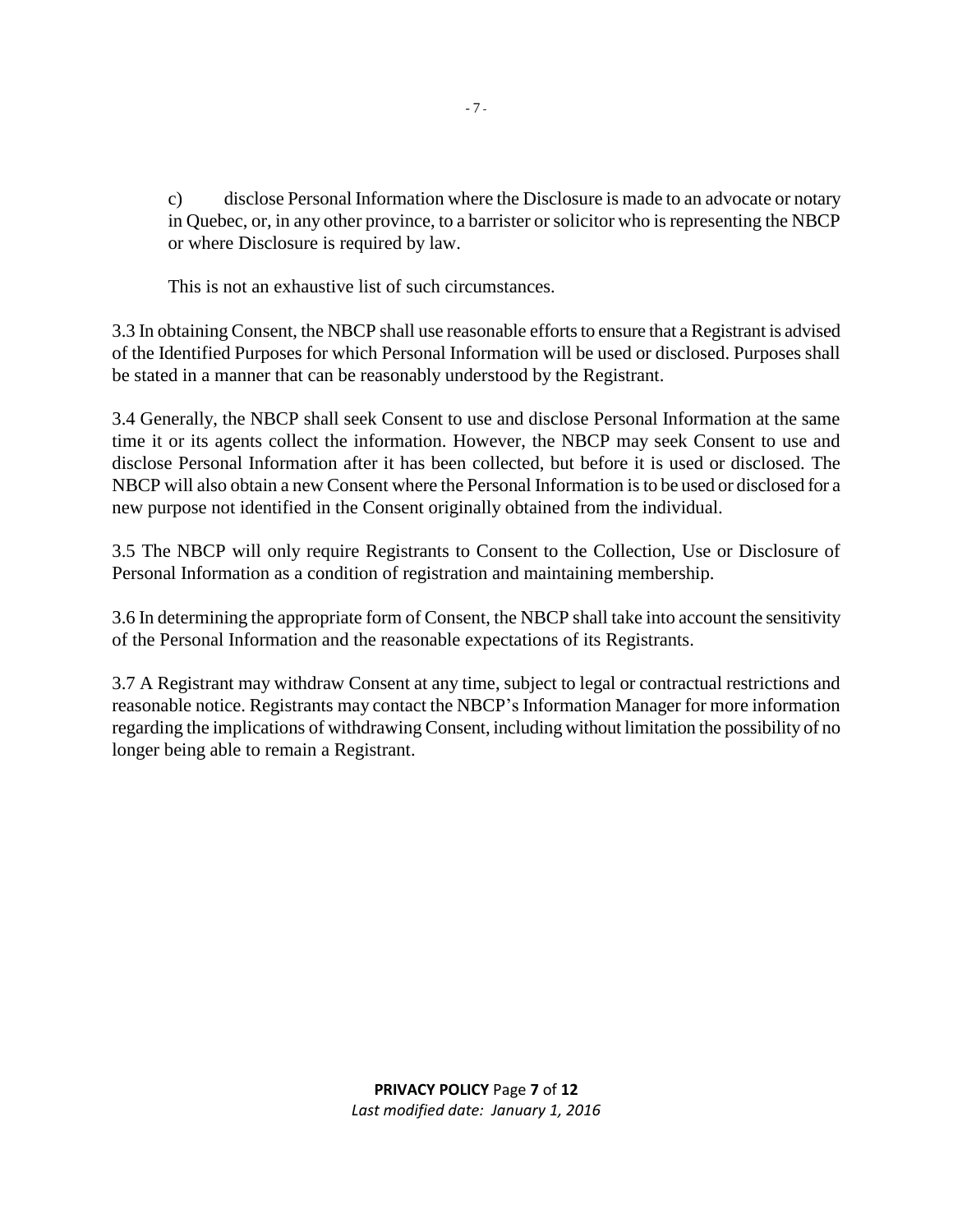### *Principle 4 - Limiting Collection of Personal Information*

The NBCP shall limit the Collection of Personal Information from Registrants to that which is necessary for the Identified Purposes. The NBCP shall collect information by fair and lawful means.

4.1 The NBCP collects Personal Information in respect of Registrants from Registrants and may also collect Personal Information in respect of Registrants from pharmacies, other Pharmacy Regulatory Authorities, medical practitioners, hospitals, clinics or other medical or medically related facilities, as well as insurance companies, or any other organization, institute or person, that has any records or knowledge of the Registrant's Personal Information

4.2 The NBCP will not collect Personal Information at random without regard to an identified purpose. The amount and the type of information collected shall be limited to what is necessary to fulfil the Identified Purposes.

4.3 The NBCP will not mislead any individual regarding the Collection of their Personal Information.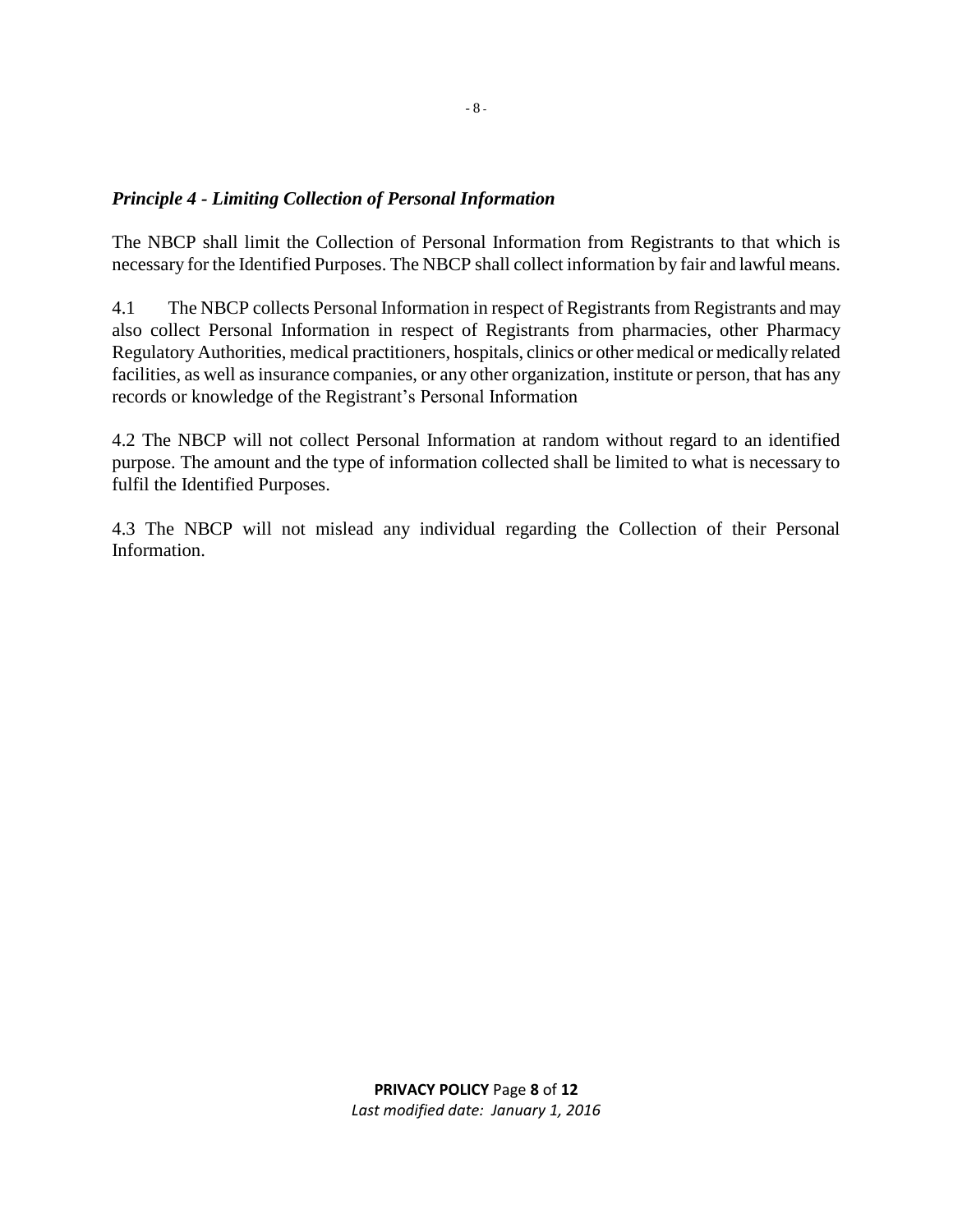### *Principle 5 - Limiting Use, Disclosure, and Retention of Personal Information*

The NBCP shall not use or disclose Personal Information for purposes other than those Identified Purposes for which it was collected, except with the Consent of the individual or as necessary for the fulfillment of those purposes, or as required by law.

5.1 The NBCP may disclose a Registrant's Personal Information to other Registrants, pharmacies, other Pharmacy Regulatory Authorities, medical practitioners, hospitals, clinics or other medical or medically related facilities, as well as insurance companies, or any other organization, institute or person, that has any records or knowledge of the Registrant's Personal Information for the purposes of collecting additional personal information from such person/entities for the purposes set out in Section 2.2.

5.2 Only the NBCP's employees with a business "need-to-know", or whose duties reasonably so require, in order to fulfil the Identified Purposes, are granted access to Personal Information about its Registrants.

5.3 The NBCP shall keep Personal Information only as long as it remains necessary or relevant for the Identified Purposes or as required by law. Depending on the circumstances, the NBCP shall retain the Personal Information for a period no less than 15 years after the Registrant ceases to be registered with the NBCP, and shall destroy the information thereafter if requested by the Registrant or the Registrant's estate or successor.

5.4 The NBCP shall maintain reasonable and systematic controls, schedules and practices for information and records retention and destruction which apply to Personal Information that is no longer necessary or relevant for the Identified Purposes or required by law to be retained. Such information shall be destroyed, erased or made anonymous.

5.5 If all or part of the NBCP is merged or otherwise transferred to another entity, the Personal Information associated with that part of the NBCP may be transferred as part of that transaction. However, the NBCP will take steps to ensure that the transferred Personal Information is used for the purposes collected and in the manner contemplated under this Policy.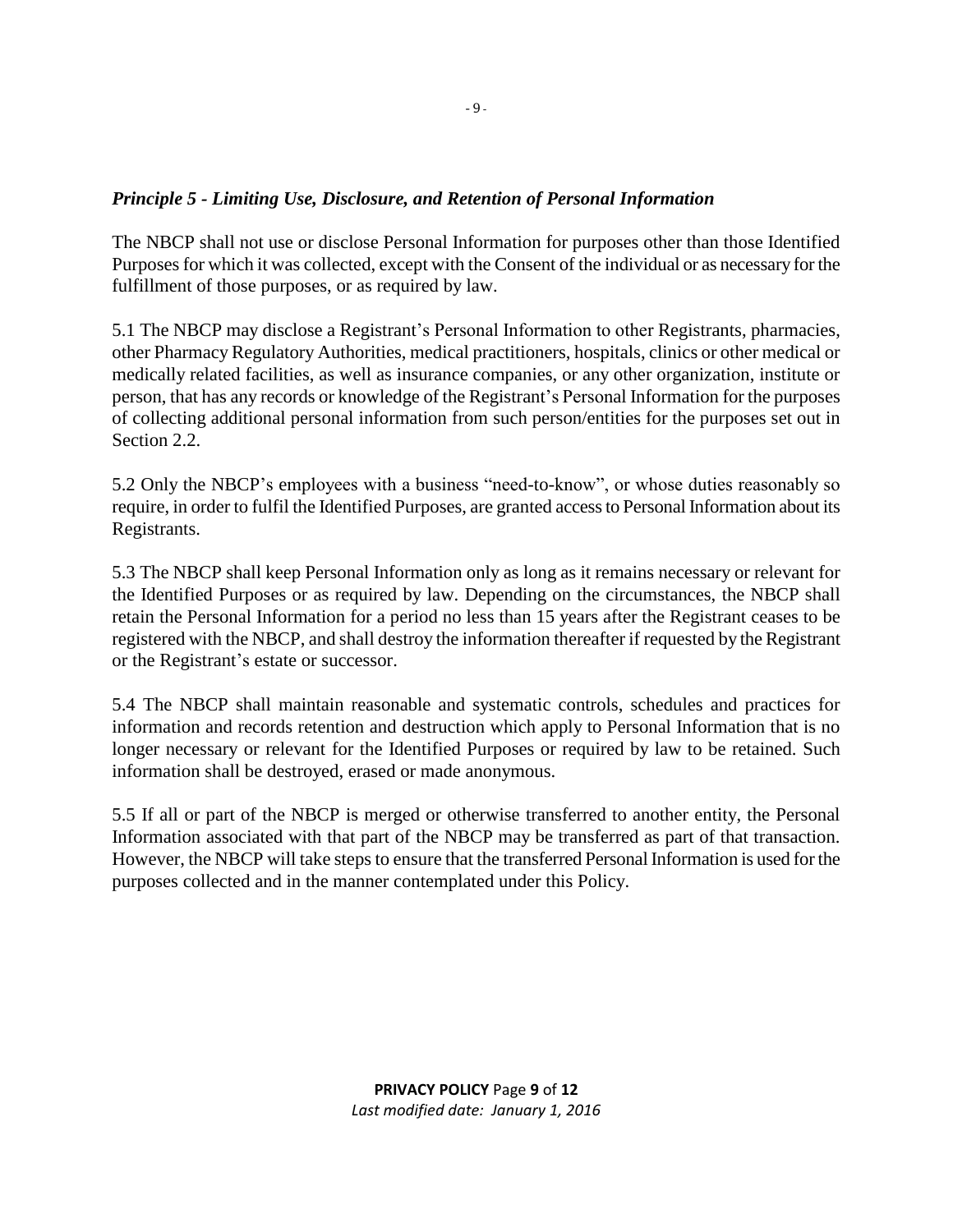### *Principle 6 - Accuracy of Personal Information*

Personal information shall be as accurate, complete, and up-to-date as is necessary for the purposes for which it is to be used.

6.1 Personal Information used by the NBCP shall be sufficiently accurate, complete, and up-to-date as possible, based on the Personal Information provided by each Registrant and other sources.

6.2 Upon receiving a written request by the applicable Registrant to update Personal Information, the NBCP shall update same. To the extent that the additional information required to update the Personal Information of an individual is collected from that individual, such individual must provide their Consent to such Collection.

### *Principle 7 - Security Safeguards*

The NBCP shall protect Personal Information by security safeguards appropriate to the sensitivity of the information.

7.1 The NBCP shall protect Personal Information against such risks as loss or theft, unauthorized access, disclosure, copying, use, modification or destruction, through appropriate physical, organizational and security measures. The NBCP shall protect the information regardless of the format in which it is held.

7.2 The NBCP shall protect Personal Information disclosed to third parties by contractual agreements stipulating the confidentiality of the information and the purposes for which it is to be used.

7.3 All of the NBCP's Employees with access to Personal Information shall be required to maintain the confidentiality of that information.

#### *Principle 8 - Openness Concerning Policies and Practices*

The NBCP shall make readily available to Registrants specific information about this Policy relating to the management of Personal Information.

8.1 The title and address of the person or persons accountable for the NBCP's compliance with this Policy and to whom inquiries or complaints can be forwarded is as set out at the end of this Policy. Personal Information held by the NBCP and as here set out can be accessed by contacting that person

> **PRIVACY POLICY** Page **10** of **12**  *Last modified date: January 1, 2016*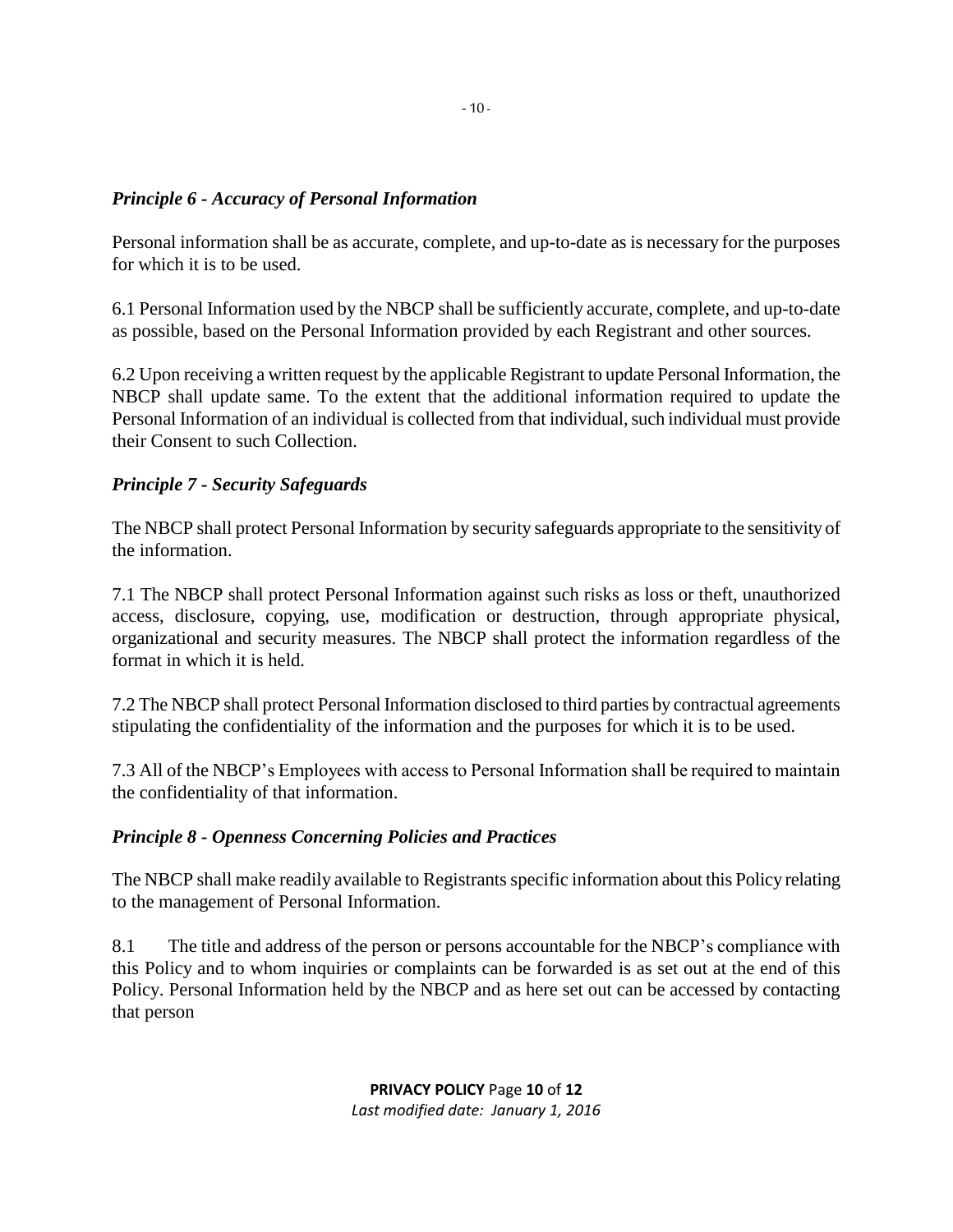### *Principle 9 - Registrant Access to and Correction of Personal Information*

The NBCP shall, upon written request, inform a Registrant of the existence, Use, and Disclosure of his or her Personal Information and shall give the individual access to that information. A Registrant shall be able to challenge the accuracy and completeness of the information and have it amended as appropriate.

9.1 Personal Information so accessed shall be provided in understandable form within a reasonable time and at a minimal or no cost to the individual.

9.2 In certain limited and specific situations, the NBCP may not be able to provide access to all the Personal Information that it holds about a Registrant. For example, the NBCP may not provide access to information if the information:

- a) would reveal confidential commercial, legal or security information;
- b) is protected by solicitor-client or litigation privilege;
- c) would be prohibitively costly to provide;
- d) would likely reveal Personal Information about a third party; or
- e) was generated in the course of a formal dispute resolution process between the Registrant and the NBCP,

and in the case of sensitive medical information, the NBCP may refer the Registrant to the Registrant's physician to disclose such Personal Information to the Registrant. If access to Personal Information cannot be provided, the NBCP shall provide the reasons for denying access upon receiving a written request for same.

9.3 Upon written request from the applicable Registrant, the NBCP shall (a) inform the Registrant whether or not the NBCP holds Personal Information about that Registrant, and, where reasonably possible, shall state the source of the information and, (b) provide an account of the Use that has been made or is being made of the Personal Information, and account of the third parties to which it has been disclosed. In providing an account of Disclosure, the NBCP shall provide a list of organizations to which it has, or may have, disclosed Personal Information about the individual.

9.4 In order to safeguard Personal Information, a Registrant may be required to provide sufficient identification to permit the NBCP to account for the existence, Use and Disclosure of Personal Information and to authorize access to the individual's file. Any such information shall be used only for this purpose.

9.5 Upon written request from the applicable individual, the NBCP shall promptly correct or complete any Personal Information found to be inaccurate or incomplete. Any unresolved differences as to accuracy or completeness shall be noted in the Registrant's file. Where appropriate, the NBCP